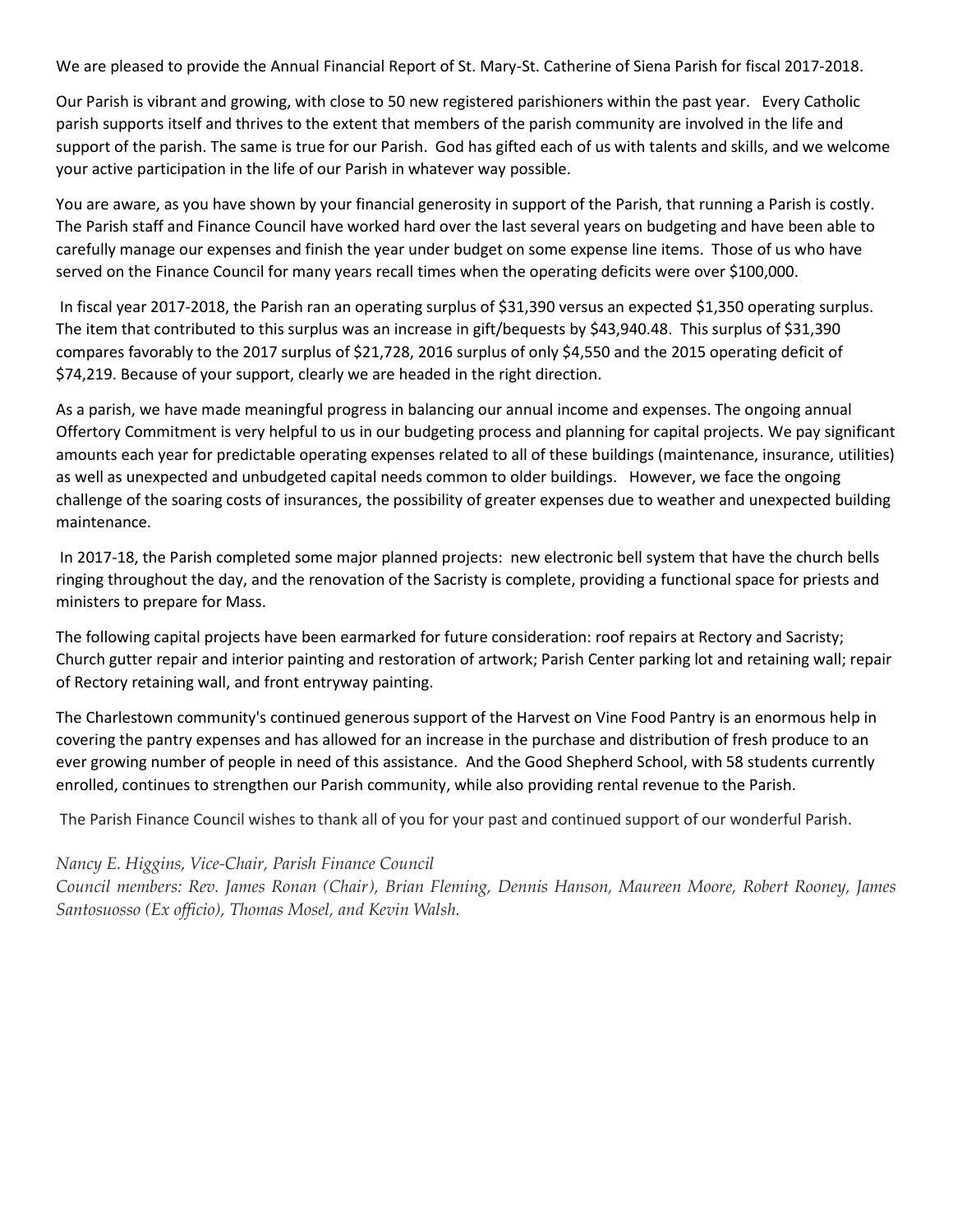## **2017-2018 Summary**

In addition, our parishioners contributed \$41,019.75 to special collections benefiting retired priests of the Archdiocese, Retired Religious Women, the Propagation of the Faith and other second collections.

## **Income**



 Capital Campaign • Investment gain/loss

- Bells at St. Mary's Church
- Sacristy Renovation